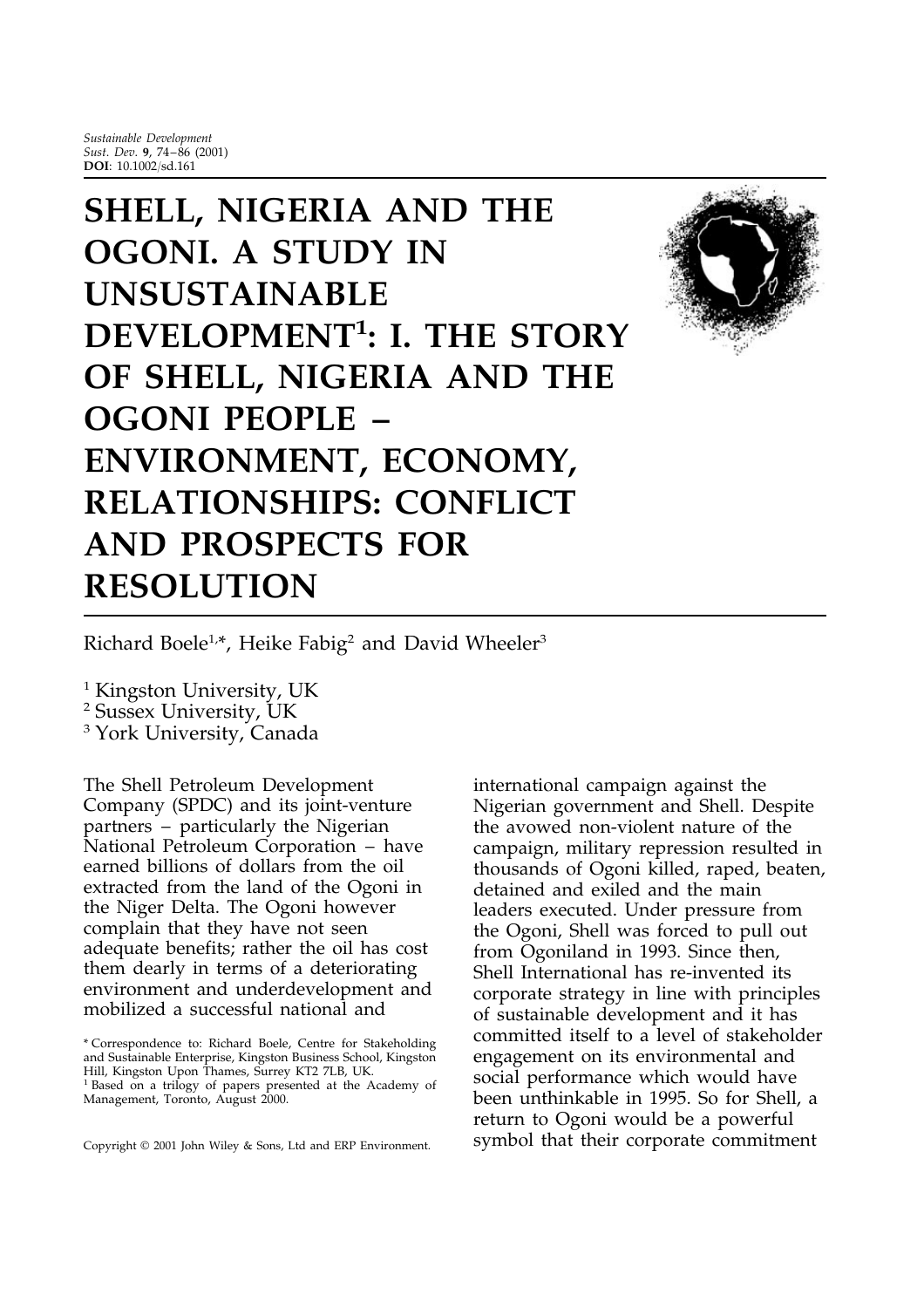to being a socially responsible company is being translated into action on the ground. However, there is still little trust between the company and the Ogoni people and their representative organization, the Movement for the Survival of the Ogoni People (MOSOP). Many of the issues raised by the Ogoni (such as the need for locally sustainable development, distribution of oil wealth, community projects and environmental issues) have yet to be addressed. This paper is the first of a trilogy examining the issues, relationships, management and strategic implications of the case. Copyright © 2001 John Wiley & Sons, Ltd and ERP Environment.

Received 14 November 2000 Revised 23 January 2001 Accepted 13 February 2001

#### **INTRODUCTION**

**M** any of the issues raised by the Ogoni<br>
ronmental justice against the Nige-<br>
rian government and the oil companies – in their struggle for social and envirian government and the oil companies – such as the need for locally sustainable development, distribution of oil wealth, community projects and environmental issues – have yet to be addressed.

This paper is the first of a trilogy examining the issues, relationships, management and strategic implications of the case. In this paper, we will summarize the chronological story of the conflict between the Ogoni and Shell, providing a context for the trilogy's other articles.

The second paper places the confrontation in the context of globalization and the challenge from the anti-globalization social movement to contemporary business and business practices. The case also provides a number of unique insights for proponents of stakeholder theory with respect to what more equitable and sustainable economic development might look like.



In the third paper we assess the effectiveness of integrating sustainability into business strategy and postulate that Shell's strategic management approach has the potential to deliver profound change and full integration of sustainability in Nigeria and elsewhere.

### **SHELL IN NIGERIA**

Shell's exploration began in Nigeria – which was then a British colony – in 1937 (SPDC, 1998b). The Company discovered its first commercial oil field in the Delta in 1956 and by 1958 the first cargo of oil left Nigeria (SPDC, 1998a,b).

Today, Shell's operations in Nigeria account for 14% of their world-wide crude oil production, yet account for only about 7% of their profits. Shell produces half of Nigeria's total daily production of 2 million barrels, some of the best crude oil in the world (Howarth, 1997, p 384). Shell considers their Nigeria operations to be 'arguably Shell's largest and most complex exploration and production venture' outside North America (Shell International, 1995b).

Since the industry's nationalization in the 1970s, the Nigerian government has operated joint ventures with foreign oil companies. In the case of Shell's operations, the government owns 55% while Shell Petroleum Development Corporation (SPDC) – Shell's Nigerian subsidiary – owns 30% and Elf and Agip hold the rest. Shell is the operating partner making all day-to-day operational decisions (Howarth, 1997).

Shell has faced many significant challenges in Nigeria. Rampant corruption, military dictatorships and the government's inability to provide basic development are just a few. Despite these circumstances the company believes its 'most effective contribution to Nigeria is through the taxes and royalties we pay [to the federal government]' (Shell International, 1995a).

Many demands have been made of the company from the communities and local government. The company says that they 'do not hold the solution to community demands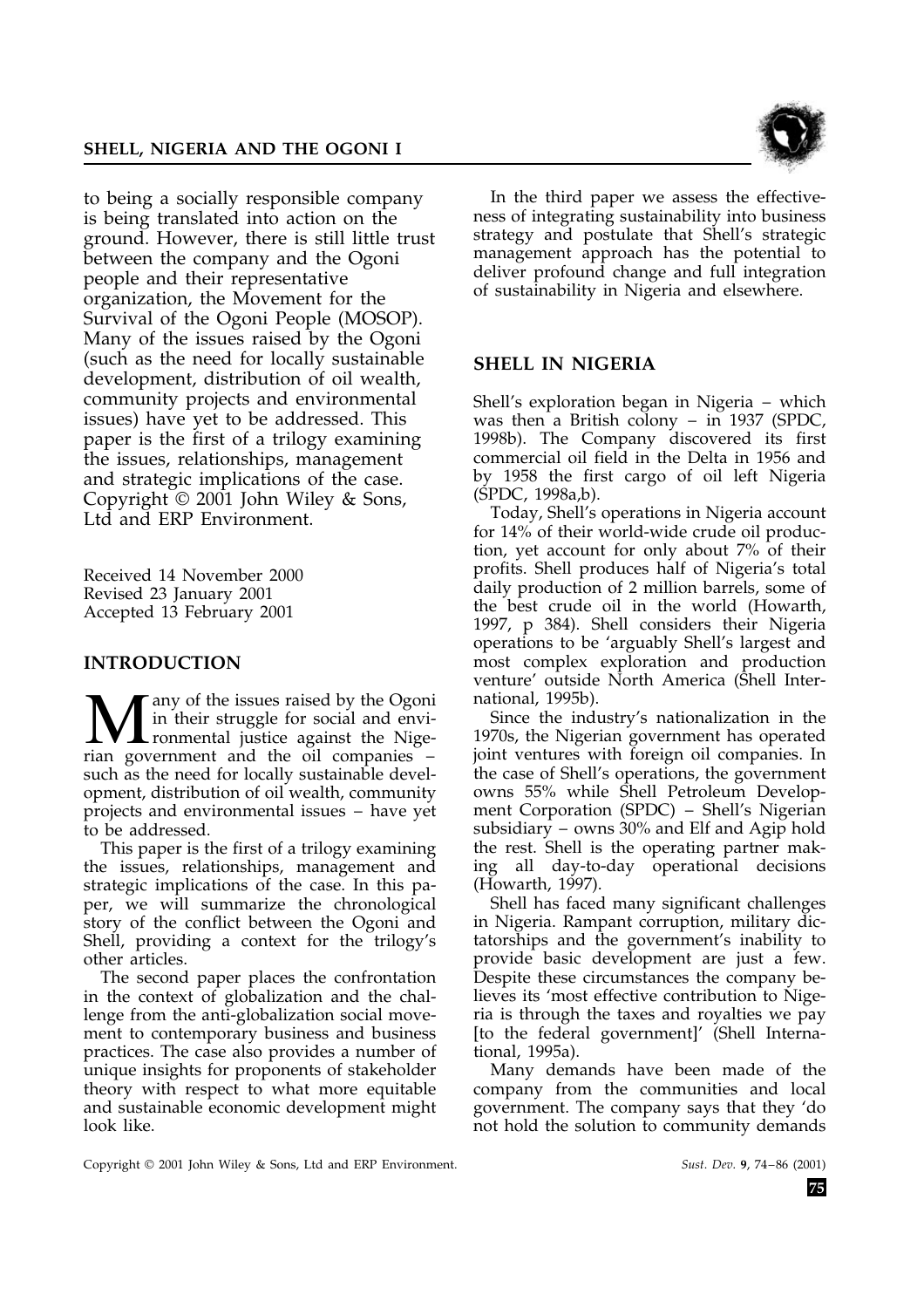

for more amenities, more development, more employment and more control over oil revenues. That is primarily a government responsibility' (Shell International, 1995d).

## **THE OGONI AND OIL: ENVIRONMENTAL, SOCIAL AND ECONOMIC ISSUES**

The Ogoni people live in Rivers State in the Niger Delta, in south-eastern Nigeria, in an area that is about 100 square kilometres in size. They number around 500000 people who live in six kingdoms. Linguistic studies suggest they settled in the area currently known as Ogoni over 2000 years ago (Kpone-Tonwe, 1987). The Ogoni were – and still are today – a largely agricultural and fishing society. The Ogoni claim their land was until the 1960s known as the 'breadbasket' of the region (Boele, 1995).

The discovery of oil initiated a process that dramatically affected the Ogoni, the peoples of the Niger Delta and Nigeria as a whole. The Niger Delta is one of the world's largest wetlands, covering over 20000 square kilometres. The fragile eco-systems contained within the area include mangroves, freshwater swamp forests, lowland rainforests and coastal barrier islands. It also contains enormous bio-diversity including unique and rare species. Most of the six million people living within the Delta depend on an agricultural and fishing economy for their survival (Rowell and Goodal, 1994; Project Underground, 1997).

Oil, and most importantly the revenue it generated, quickly dominated the Nigerian economy and thus control over oil resources was, and still is, a key concern for any Nigerian government (Ikein, 1990; Khan, 1994). In order to assure this control, the Nigerian state gradually strengthened its control over the land. The British colonial administration had vested the ownership of all minerals in the Crown. This policy was intensified by the post-colonial Nigerian government through a Land Use Decree, which vested all land in the State and later the Petroleum Act, giving the

Federal State the power to seize any land needed for oil exploitation (Detheridge, 1999; Frynas, 2000). In the late 1970s, the government further increased its control over the petroleum industry via two indigenization decrees, which virtually nationalized the oil industry and paved the way for establishing the current joint ventures.

The disenchantment of the Ogoni people with the oil multinationals had been building from the early days. As early as 1968 Ken Saro-Wiwa wrote in his pamphlet *The Ogoni Nationality Today and Tomorrow*

We refuse to accept that the only responsibility which Shell-BP owes our nation is the spoliation of our lands [. . . ] We shall appeal to the Federal military government, or whatever government succeeds it to continue to show concern for small nationalities such as ours – especially in constitution making, that it TAKE STRONG COGNIZANCE OF OUR DE-SIRES WITH REGARD TO THE COMPA-NIES PROSPECTING OR OPERATING ON OUR SOIL (original emphasis, reproduced in Saro-Wiwa, 1995a).

Shell estimates that '[f]rom the start of production until 1993 when the company suspended operations in Ogoni land a total of 634 million barrels of oil, valued at US \$5.2 billion, were produced from the area of which 79%, went to the Nigerian government in taxes, royalties and equity take' (Detheridge and Noble, 1998).

The distribution of this oil wealth is a major issue for the Ogoni and other minorities of the Niger Delta (Saro-Wiwa, 1995a; MOSOP Canada, 1998c). Like the other oil producing communities, the Ogoni have never directly controlled even part of the petroleum revenue. This has always gone to the federal government, which has the duty to redistribute it amongst the country's states. The Nigerian constitution originally provided that 50% of the money generated by the oil (proceeds of royalties and mining rent) would go to the regions producing the oil. At the height of the Ogoni–Shell conflict in the early 1990s the distribution formula stood at 55% for the

Copyright © 2001 John Wiley & Sons, Ltd and ERP Environment. *Sust*. *Dev*. **9**, 74–86 (2001)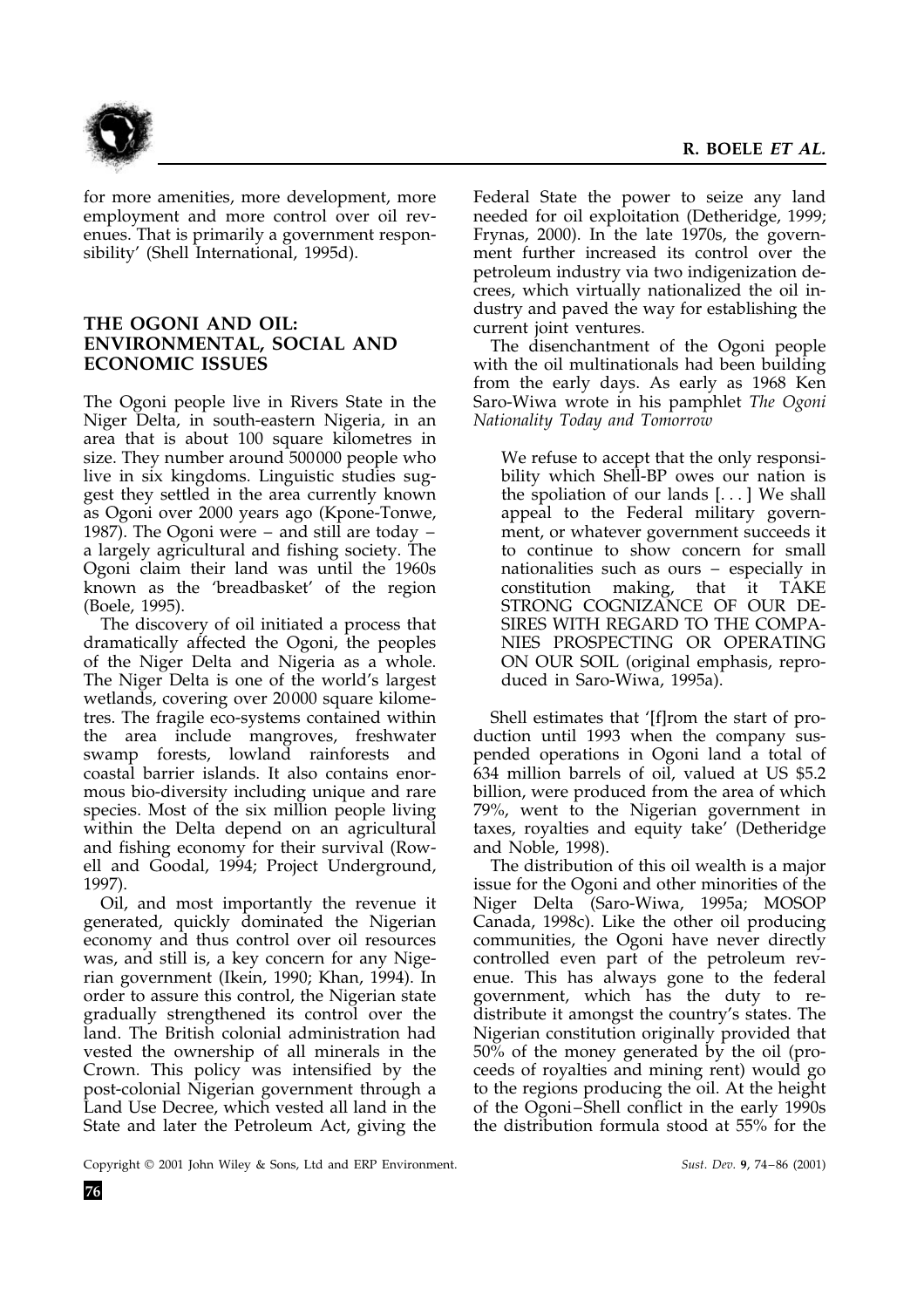federal government, 32.5% to the state government, 10% to the local government, 1% to a fund for the amelioration of ecological problems and finally 1.5% to the Oil and Minerals Producing Areas Development Commission (OMPADEC). This body was charged with channelling funds specifically to oil producing communities. In 1992 the OMPADEC share was increased to 3%. More recently the figure was increased to 13%. Sadly, the funds for the oil-bearing communities largely evaporated in corruption before they could trickle down to the communities (Boele, 1995; Robinson, 1996; Frynas, 1999, 2000). No real development was delivered and what projects were realized were often unsustainable.

Thus the oil communities saw their allocated and their actual share of the oil revenue decrease gradually while at the same time, others – non-oil-producing majority peoples, the federal government and the oil companies – grew wealthier. While the oil may have brought industrialization to the region and export revenues to the country, the Ogoni claim their quality of life has not improved, and they have not 'developed' along with the rest of their country (Saro-Wiwa, 1995a; MOSOP Canada, 1998c; Hammer, 1996; Robinson, 1996; Naanen, 1995).

Oil impacted directly upon the lives of the Ogoni people with both environmental and social costs. The communities were confronted first with seismic surveys and building works, and then with the effects of oil extraction such as leaks, oil spills and gas flaring. Apart from the environmental pollution, the communities saw oil exploration as aggravating already heavy pressure on land in one of Africa's most densely populated regions. However, Shell argues it only uses 0.3% of the Delta for its operations and does not believe it has a significant impact on land pressure (Detheridge, 1999).

The advent of oil, oil workers and oil installations brought important societal changes such as oil workers migrating into an area, the increasing importance of the money economy and rising food prices. Temporary employment was particularly destructive. As young men were relatively highly paid for short periods of time, their spending habits



changed and they imitated a mainstream culture, which caused division separating them from their communities (Frynas, 2000). As the main farm workers, women reported being especially hard hit by the environmental and social consequences of the oil exploration. They saw their lands appropriated for oil extraction, and received neither adequate compensation nor secure jobs in return.

With the oil also came major industrial development. Ogoni contains two oil refineries, one petrochemical plant, a fertilizer plant, a cement factory and a power plant, but the Ogoni people are frustrated that the factories do not employ Ogoni people – despite Federal government regulations – at what they consider to be a meaningful level.

The Ogoni accused Shell of 'devastating' their environment from the start of Shell's operations in 1958 (Saro-Wiwa, 1995a; MOSOP Canada, 1998c). Shell's response to the environmental accusations of the Ogoni was robust:

The company recognises there are environmental problems associated with its operations and it is committed to dealing with them, but these problems do not add up to anything like devastation (Shell International, 1995c).

In addition to the general accusation of 'devastating' the environment, the company stood accused of specific acts of environmental irresponsibility. These included operational oil spills, gas flaring, acid rain, land use and waste management. The company acknowledges that there were environmental impacts but sought to put these into a wider context of over-population, over-farming, deforestation and industrialization (Shell International, 1995c).

The Ogoni pointed to out-dated equipment, which was poorly maintained over the years and which led to numerous spills (Saro-Wiwa, 1995a; MOSOP Canada, 1998c). Most of the Ogoni oil infrastructure was built in the 1960s and 1970s. Referring to the equipment Shell confirmed that 'they were acceptable then and in line with standards of technology then prevalent, but we would not build them that way now' (Shell International, 1995a).

Copyright © 2001 John Wiley & Sons, Ltd and ERP Environment. *Sust*. *Dev*. **9**, 74–86 (2001)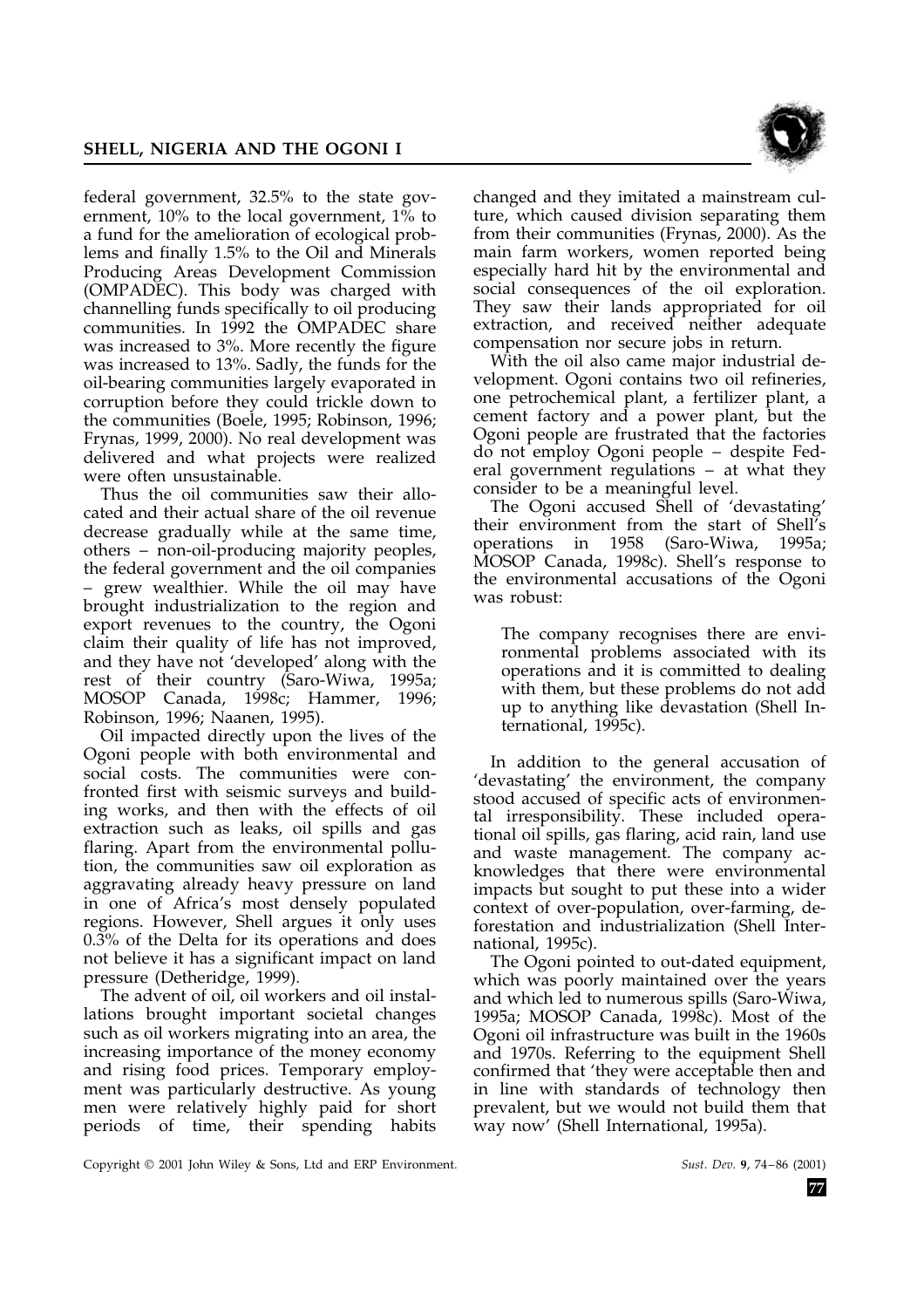

Oil spills are still a major source of conflict between the communities and the oil companies. According to Shell statistics the Ogoni were very active saboteurs with 69% of all spills in Ogoni between 1989 and 1994 recorded as sabotage (in comparison to 28% for the rest of the Delta – Shell International, 1995c). The figure has been strongly disputed by the Ogoni, who point to a lack of logic in farming people polluting their own land for inadequate compensation as SPDC maintained a policy of not paying compensation where sabotage was believed to be involved.

There is still little independent scientific evidence concerning the impact of the oil industry on the Ogoni's land that could be accepted by all parties. There were two major studies into the Delta's situation – one by the World Bank and the other by the Shellinitiated and funded Niger Delta Environmental Survey. However they do not focus specifically on Ogoni and do not take social and cultural effects into consideration (see World Bank, 1995; Project Underground, 1997; NDES, 1995).

The claims and counter-claims around the impact of oil spills are paralleled throughout the oil companies' relations with the oil-bearing communities. Another of these was the relationship between the oil companies and the Nigerian military dictatorship.

# **THE ROLE OF THE NIGERIAN MILITARY STATE**

The co-operation between the oil companies and the military dictatorship was an issue that the Ogoni felt strongly about. From their point of view, two malign forces were combining to pursue their own interests. Ken Saro-Wiwa expressed this sentiment in a statement during his trial:

Since it [Nigerian military dictatorship] also depended for survival on the availability of oil money, its violence is directed at oil-producing areas such as Ogoni. [. . . ] The military dictatorship holds down oil-producing areas such as

Copyright © 2001 John Wiley & Sons, Ltd and ERP Environment. *Sust*. *Dev*. **9**, 74–86 (2001)

Ogoni by military decrees and the threat of or actual use of physical violence so that Shell can wage its ecological war without hindrance and so produce the oil and petrodollars as well as the international and diplomatic support upon which the military dictatorship depends (Saro-Wiwa, 1995b).

Obviously, there is always a certain level of required co-operation between business and government. However, the Ogoni claim that the partnership between SPDC and the Nigerian military government went well beyond a normal business relationship. Shell stood accused of seeking and assisting the intervention of the security forces when confronted with demonstrations by the communities (Human Rights Watch/Africa, 1995; Vidal, 1995; Robinson, 1996; Human Rights Watch, 1999; Duodu, 1996). Human Rights Watch/Africa noted that:

Because the abuses set in motion by Shell's reliance on military protection in Ogoniland continue, Shell cannot absolve itself of responsibility for the acts of the military. [ . . . ] The Nigerian military's defence of Shell's installations had become so intertwined with its repression of minorities in the oil-producing areas that Shell cannot reasonably sever the two (Human Rights Watch/Africa, 1995).

The Ogoni perceived the partnership as acting against their interests. The fact that Shell has invested considerable sums on its community relations has done little to change this perception in Ogoni where communities feel these projects are insufficient, do not address the real issues and are a source of division within the communities.

# **THE EMERGENCE OF MOSOP AS A POLITICAL FORCE**

Where there is discontent and frustration in a community, new social movements may emerge to bring about fundamental changes in the existing social order.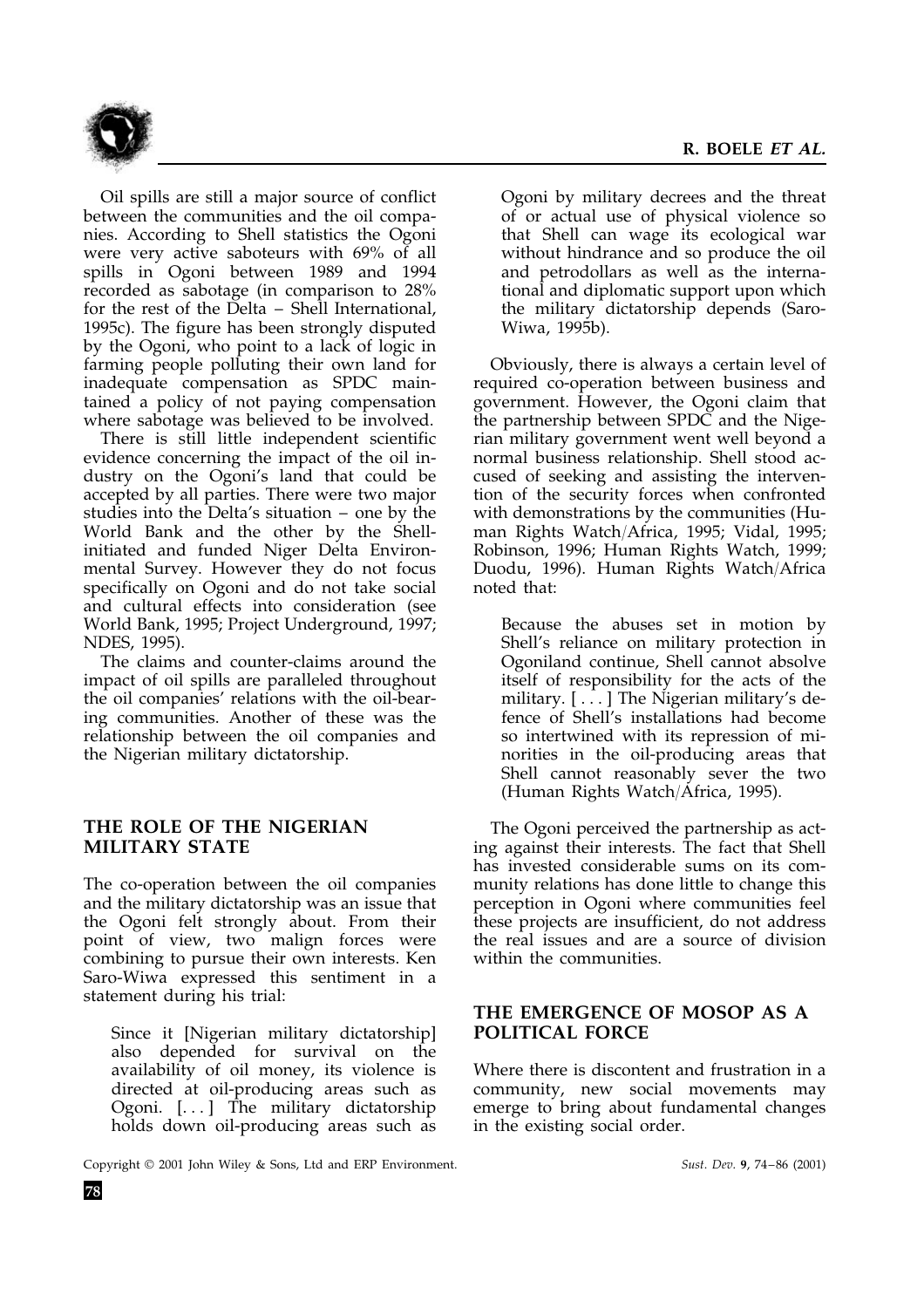In Ogoni a powerful example of such a movement emerged to agitate for Ogoni selfdetermination in order to bring an end to perceived 'economic strangulation, environmental degradation and political marginalisation' (Saro-Wiwa, 1995a). With the established Nigerian political system having largely failed the Ogoni, they believed they had little choice but to revert to direct social action. The Ogoni movement decided to engage in a non-violent struggle drawing on the language of minority/indigenous peoples' rights and social and ecological justice. In October 1990 they launched the Ogoni Bill of Rights. In the Bill, the Ogoni people, while underlining their loyalty to the Nigerian nation, asserted their right to self-determination and articulated their demands for environmental, social and economic justice (for a full text of the Bill, see MOSOP Canada, 1998b).

The oil question was very prominent in the Ogoni Bill of Rights. Seven of its 20 listed points dealt with the exploration of oil, the distribution of the revenue it generated and the relative poverty and neglect of Ogoni in contrast to the money oil resources generated for the Federation. Their frustration was illustrated by the following extract from the Bill, which notes:

[I]n over 30 years of oil mining, the Ogoni nationality have provided the Nigerian nation with a total revenue estimated at over forty billion Naira, thirty billion dollars. That in return for the above contribution, the Ogoni people have received NOTHING (quoted in Saro-Wiwa, 1995a – original emphasis).

Shortly after the proclamation of the Ogoni Bill of Rights, the signatories of the Bill established the Movement for the Survival of the Ogoni People (MOSOP), which soon became the main social movement organization voicing the demands articulated in the Bill of Rights (MOSOP Canada, 1998a,b).

In July 1992 Ken Saro-Wiwa, as the MOSOP spokesperson, presented the first international speech on the plight of the



Ogoni people to the United Nations Working Group on Indigenous Populations. This began the linking of the Ogoni with international allies in the form of human rights organizations, minority rights organizations and indigenous peoples' support groups world-wide (for example, Amnesty International, 1994a,b,c,d; Rowell and Goodal, 1994; Human Rights Watch/Africa, 1995). In January 1993, MOSOP was admitted as a member to the Unrepresented Nations and Peoples Organisation (UNPO). UNPO is an organization of nations and peoples not adequately represented in international fora such as the UN. With their UNPO admission the Ogoni received their first major global press exposure from outlets such as CNN and *Time Magazine*. The international media were only too happy to carry MOSOP's accusations against Shell (see, for example, O'Sullivan, 1995; Hammer, 1996; Vidal, 1995).

# **SHELL AND THE OGONI IN DIRECT CONFLICT**

In December 1992, MOSOP issued a 'demand notice' to Shell, the Nigerian National Petroleum Corporation and Chevron, which gave them 30 days to respond to a list of demands that included payment of compensation for past damage and impacts of the oil activities (Saro-Wiwa, 1995a). Shell and the others did not respond and as a result they were declared '*persona non grata*' by MOSOP on 4 January 1993, which was declared Ogoni Day. 300000 people peacefully marked the United Nations Year of Indigenous People. There was not a single reported incident of violence (Boele, 1995). However, that day, chants of 'Say no to Shell!' were heard at rallies throughout Ogoni.

Shell had found tensions rising in Ogoni rising even before this (Boele, 1995) and officially withdrew all their staff from Ogoni in January 1993 after a worker was allegedly beaten (Boele, 1995). The Ogoni denied that staff were physically hurt but admit that Shell facilities were closed down.

Copyright © 2001 John Wiley & Sons, Ltd and ERP Environment. *Sust*. *Dev*. **9**, 74–86 (2001)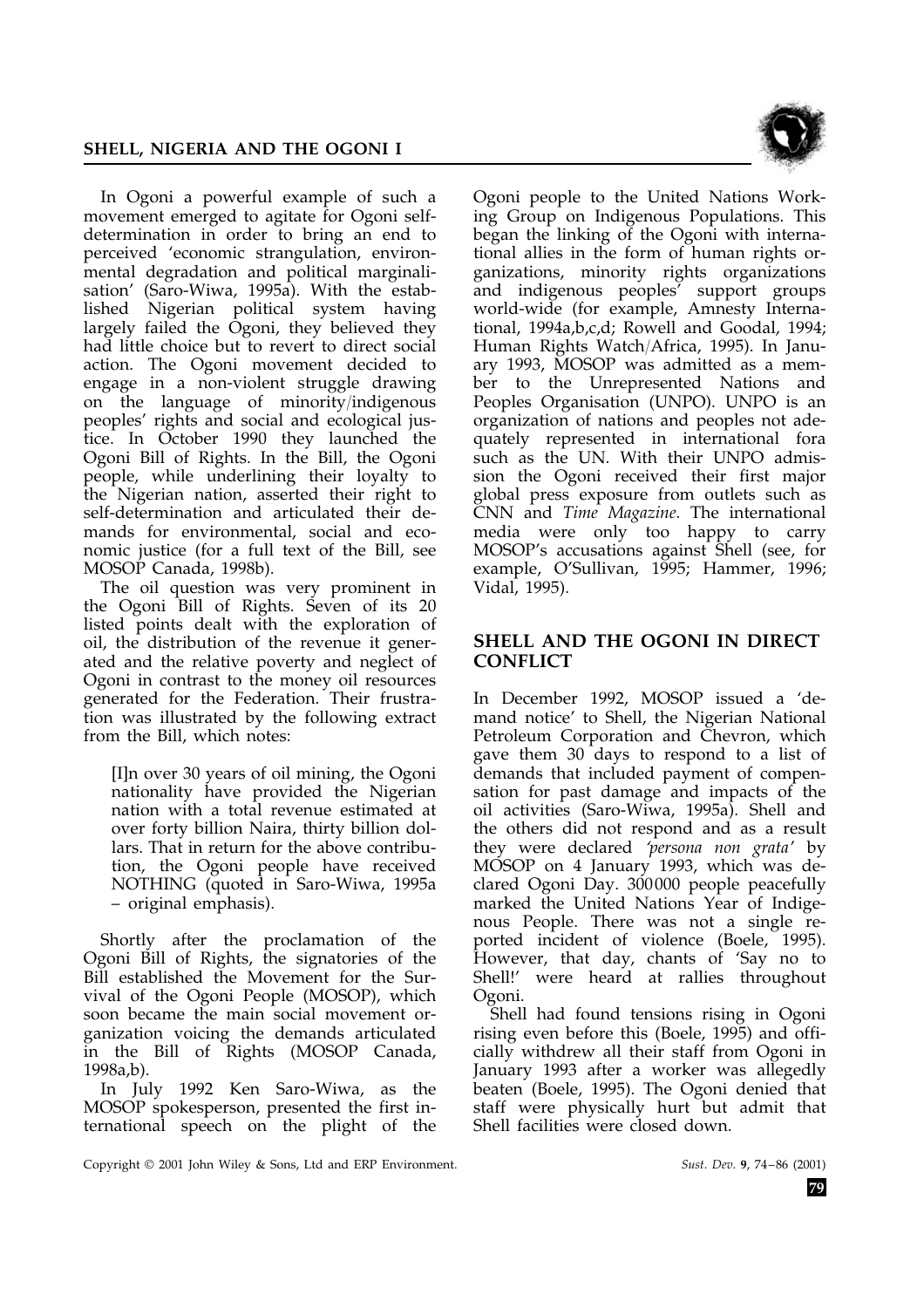

# **CONFLICT WITH THE MILITARY AUTHORITIES**

In subsequent clashes between the Ogoni community and Shell, Nigerian soldiers opened fire on what MOSOP claimed were villagers peacefully protesting against the destruction of the fields for the pipeline construction, and the first Ogoni people were killed (Ikwunze, 1993; Boele, 1995).

As the international profile of the Ogoni cause grew, so the domestic pressure on MOSOP and the Ogoni people increased. Late 1993 saw a series of attacks on Ogoni communities in both Ogoni and Port Harcourt resulting in hundreds of deaths (Niboro, 1993). Newspapers reported the attacks as 'ethnic clashes' with Ogoni neighbours, but the Ogoni saw the attacks as punishment for their stand against the Nigerian military government and Shell.

The government then attempted to broker a peace treaty that was supposed to stop the 'ethnic clashes' between the Ogoni and their neighbours. Ken Saro-Wiwa and MOSOP, unlike other Ogoni representatives, refused to sign as they objected to a paragraph that called for the 'immediate resumption of all full economic and social activities' (Boele, 1995). They feared it could be interpreted as justifying Shell's resumption of operations. Indeed, later an internal Shell memo emerged, dated November 1993, which stated that inspection teams had moved to 'inspect the facilities with a view to resuming operations at the earliest feasible time.' (quoted by Boele, 1995).

It was another memorandum, this time from the Nigerian Government, that implied direct collusion between the oil companies and the military in 1994. The leaked document was reported on the front page of the UK newspaper *The Guardian* (Vidal, 1995). The story quoted the secret government memorandum,

Shell operations still impossible unless ruthless military operations are undertaken for smooth economic activities to commence [...] wasting targets cutting

Copyright © 2001 John Wiley & Sons, Ltd and ERP Environment. *Sust*. *Dev*. **9**, 74–86 (2001)

across communities and leadership cadres especially vocal individuals [...] (quoted in Boele, 1995).

The memorandum also noted the need for 'pressure on oil companies for prompt regular inputs as discussed' (quoted in Boele 1995), implying that Shell may be paying the military authorities for the operations of Major Okuntimo's unit (the Internal Security Task Force) in Ogoni – a unit well known for its brutality in Ogoni. Shell responded 'We categorically deny that we paid money to the likes of Major Okuntimo' (Vidal, 1995).

Even while tensions rose from 1993 there had been numerous attempts to build bridges between Shell and the Ogoni people. They were fundamentally flawed by Shell's difficulty in recognizing the significance of MOSOP:

[T]he company's ability to communicate with the Ogoni community is very poor. Since 1990 this failure stems from the company's unwillingness to acknowledge the significance of MOSOP which now represents the bulk of the Ogoni community. . . Shell Nigeria has chosen to promote the existence of conservative Ogoni leaders, some of whom have benefited greatly from the company's operations, instead of actively engaging MOSOP (Boele, 1995).

#### **THE CONFLICT DEEPENS: THE EXECUTIONS AND INTERNATIONAL REACTION**

The state violence against the Ogoni climaxed when Ken Saro-Wiwa and eight other Ogoni activists were arrested and eventually convicted of the murders of four conservative, pro-government chiefs, and sentenced to death. In the closing statement Ken Saro-Wiwa made it clear whom he held responsible for the trial:

Shell is here on trial [. . . ] The Company has ducked this particular trial, but its day will surely come and the lessons learnt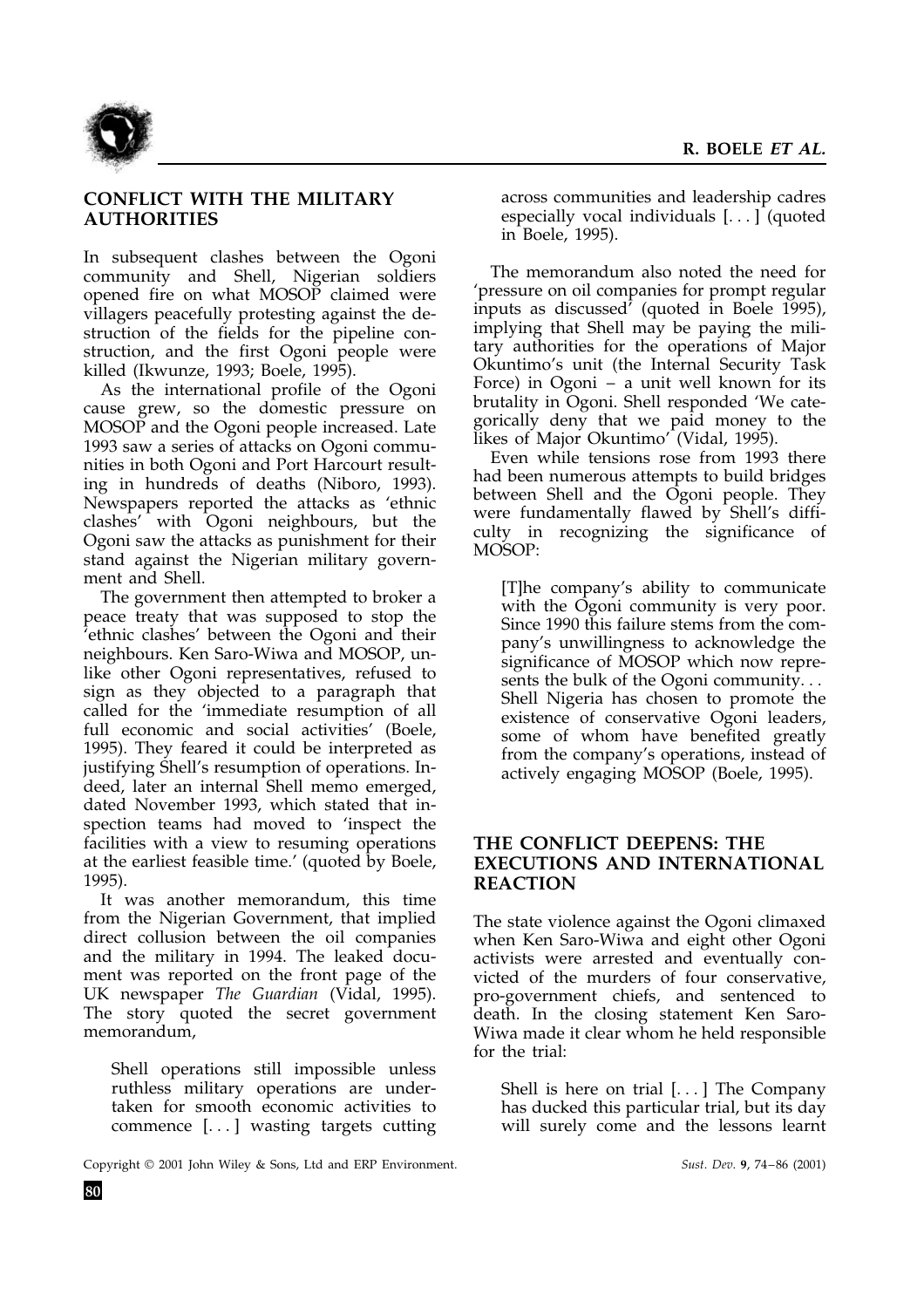here may prove useful to it for there is no doubt in my mind that the ecological war the Company has waged in the Delta will be called to question sooner rather than later. . . (Saro-Wiwa, 1995b).

The trial, which was conducted by a military appointed tribunal and included a serving military officer, was universally condemned as a sham (Birnbaum, 1995; ICJ, 1996).

Next to the Nigerian dictatorship, Shell was the main target for international campaigners so Shell found itself under intense pressure to intervene. Shell claims it did call for the government to respect the right to a fair trial and humane treatment for persons in detention and, once the conviction was confirmed, the Chairman of the Group wrote to the Nigeria military dictator asking for clemency (SPDC, 1998i). Nevertheless, on 10 November 1995, Ken Saro-Wiwa and eight MOSOP leaders (now known as the Ogoni Nine) were hanged by the Nigerian authorities.

After the executions there was worldwide condemnation of Shell (Wheeler, 1995; O'Sullivan, 1995; Hammer, 1996). Headlines appeared that painted Shell as callous and a supporter of dictators. In the months after the executions of the Ogoni Nine, Shell found its role in Nigeria the focus of much analysis in the media. The role of transnational corporations in countries with dictatorships was debated in many and diverse publications and fora. Some in the media suggested that the furore had gone too far (McElvoy, 1996). In response to the criticisms, Shell launched a communications campaign including a series of full-page advertisements in major newspapers such as the *New York Times*. However, far more typical was commentary that drew the obvious conclusion that ethical responsibilities could not be ignored. UK-based *Marketing Week* in their cover story on 'Shell's sticky problem' noted:

. . . the Shell case has wider implications for other multinationals who could also face worldwide pressure to accept ethical and social responsibility for their actions around the world (O'Sullivan, 1995).



In the year following the executions, Shell was forced to defend itself again and again – from the criticisms of members of conservation groups, academics and learned societies who wished to sever links with the company through to local governments considering boycotts of Shell products.

The Shell Annual General Meetings in May 1996 and 1997 also saw significant and simultaneous actions in The Netherlands and the United Kingdom. During the 1997 AGM a shareholder resolution was tabled requesting the company to be more transparent in its social and environmental responsibilities. In a significant result the resolution was supported by over 10% of shareholders who voted even though the directors recommended voting against the resolution. There were also actions outside the AGM including the handing out of an alternative 'annual report' entitled *Human Rights and Environmental Operations Information on the Royal Dutch*/*Shell Group of Companies* (Project Underground, 1997).

# **RECENT CHANGES**

The sudden and unexpected death of General Abacha, Nigeria's military ruler, in 1998 brought significant change to Nigeria. The country returned to civilian rule; the political climate in the country has freed up significantly, and a great number of political prisoners, including the remaining Ogoni activists arrested with Ken Saro-Wiwa but not yet tried (known as the Ogoni 20), were released. The militarization of Ogoni ended and MOSOP leaders in exile began returning home.

In order to address the outstanding issues of development, the government initiated the Niger Delta Development Commission Bill (NDDC Bill). While full of good intentions, MOSOP felt the current Bill was 'vulnerable to the same political manipulation that has characterised earlier bodies' and 'has exposed the continuing [...] lack of understanding of fundamental issues by policy-makers in Abuja [the Nigerian state capital]' (MOSOP International Secretariat, 1999b).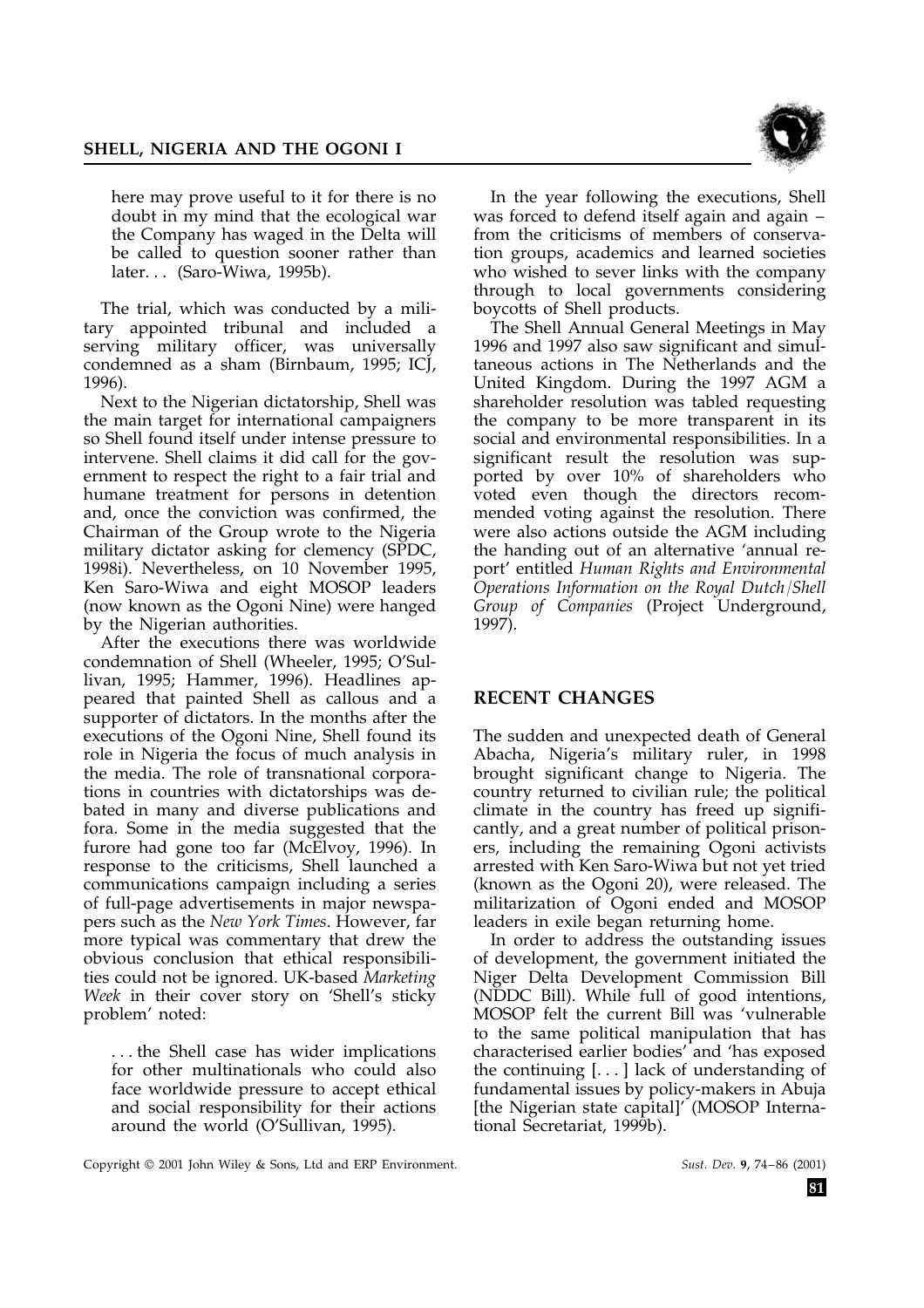

Shell International also underwent a process of transformation. In 1996, the company initiated the '*Society*'*s changing expectations*' project, an elaborate audit of the views of the company's stakeholders (Shell International, 1999a. The project found that:

Shell's economic contribution to society, technology leadership, and product quality are recognised, but on human rights and environmental care Shell is rated poorly by both the general public and opinion leaders (Shell International, 1999a).

Cor Herkstroter, Chairman of the Committee of Managing Directors admitted Shell was responsible for 'technological arrogance' in regard to discussion about environment and human rights (Anonymous, 1996). In the year after the execution of Ken Saro-Wiwa and his eight colleagues, Shell engaged in a process of dialogue with a number of stakeholders, which promised to be the beginning of a process of serious evolution and change for the company. One part of this was Shell's regular dialogue with human rights organizations such as Amnesty International and Pax Christi.

Subsequently, in 1997, Shell revised its 1976 *Statement of General Business Principles*. They 'reaffirm the [...] principles that govern how each of the Shell companies which make up the Royal Dutch/Shell Group of Companies conducts its affairs' and 'apply to all transactions, large or small, and describe the behaviour expected of every employee in every Shell company in the conduct of its business' (Shell International, 1997).

The revised *Principles* were unique at the time in their explicit reference to 'express support for fundamental human rights in line with the legitimate role of business' (Shell International, 1997). They also re-affirmed the company's responsibilities to society, and specifically state that Shell aims to 'give proper regard to health, safety and the environment consistent with their commitment to contribute to sustainable development' (Shell International, 1997).

In 1998, Shell International published its first corporate statement of social and environmental performance entitled *Profits and Principles* – *Does There Have to be a Choice*? (Shell International, 1998). It 'gives a detailed assessment [of the company's] progress in living up to the values of [the] revised *Statement of General Business Principles*' (Shell International, 1999a). In the report, the company claims to have been 'shaken by the tragic execution of Ken Saro-Wiwa' (Shell International, 1998). Furthermore, Shell acknowledged that, while convinced that it 'acted honourably', it realized that 'the conviction that you are doing the right things is not the same as getting them right' and that was 'a very salutary lesson' (Shell International, 1998). The report states the Brent Spar and Ken Saro-Wiwa cases were turning points for the company (Shell International, 1998).

The company also produced a practical guide to human rights (also known as the *Management Primer on Human Rights*), designed to help the Shell companies 'to discuss their roles and responsibilities in understanding and supporting human rights [. . . ] as part of an awareness programme designed to help staff deal with the issue in their work' (Shell International, 1999b). The guide departs from Shell's earlier narrow view of the role of business in society and acknowledges that:

Major human rights violations do not generally exist in a vacuum, but within a nexus of corruption, poverty, poor public services and infrastructure, governmental instability and other factors which make it difficult for business to operate (Shell International, 1999c).

As Shell International undertook the strategic corporate changes outlined above, there were significant implications for Shell in Nigeria.

One of the Ogoni's earliest complaints against Shell was the flaring of natural gas (a by-product of oil production) in ground level pits, some of which are located close to villages. Environmental activists and the Ogoni have long argued the gas should be utilized. Indeed, using the gas can be commercially

Copyright © 2001 John Wiley & Sons, Ltd and ERP Environment. *Sust*. *Dev*. **9**, 74–86 (2001)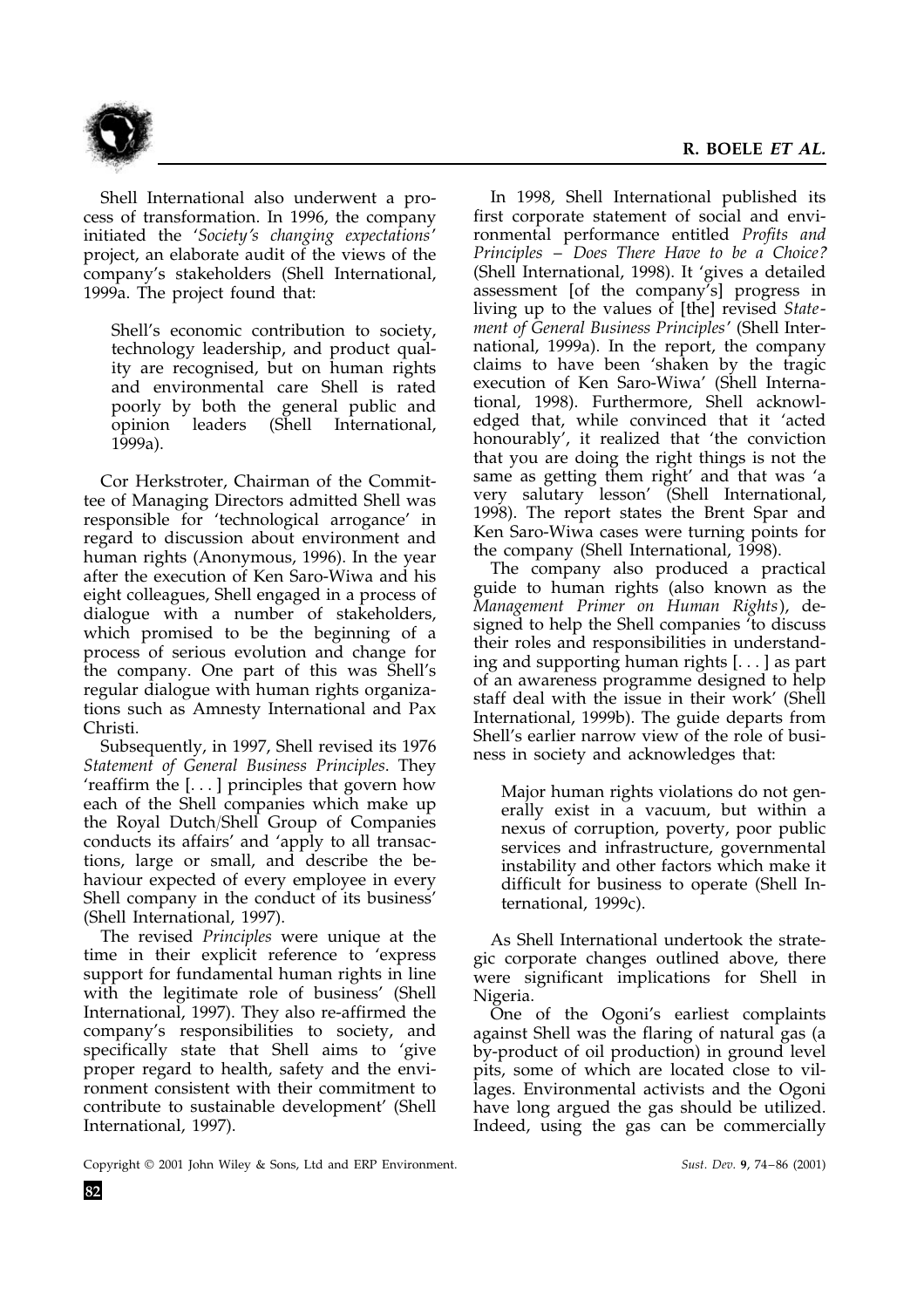profitable, and harnessing of non-associated gas has been planned for more than 30 years (Frynas, 2000). Shell has now built an LNG plant (Shell International, 1999b) and has a 'commitment to end gas disposal by continuous gas flaring by 2008.' (Shell International, 1999b).

SPDC has also made a commitment to bury all land flowlines by 2003 (SPDC, 1998a) and has been 'continually renewing its production infrastructure. The annual cost of the upgrade and renewal programme is around \$100 million [...] Furthermore, until the end of the century, at least one fifth of the company's budget is committed to operations to conserve and improve the environment' (SPDC, 1998d). In addition, SPDC states that:

Environmental Impact Assessments (EIAs) are now carried out before every major project is undertaken by SPDC. All existing facilities are undergoing a similar examination through a programme of Environmental Evaluation Reports (EERs) which should be completed by the end of 1999. EIAs and EERs cover the whole of the environment, from the physical to the socio-economic and health aspects of communities (SPDC, 1998d).

With regard to rehabilitation of areas polluted by oil spills in the past, SPDC asserts that 'it is envisaged that ''Past Impacted Areas'' will be rehabilitated by the end of 2003' (SPDC, 1998e). Shell Nigeria says it aims to discuss with the communities what their needs are on environmental issues (Shell International, 1999b).

Another of the Ogoni's long-running complaints against Shell has been the underemployment of Ogoni people. Today SPDC claims that 95% of its full time staff are Nigerian (SPDC, 1998a), 43 Ogoni companies are registered as Shell contractors and '85 Ogoni are employed by SPDC out of a total workforce of about 5,000' (SPDC, 1998c).

Shell in Nigeria recognizes that its relations with the community, especially the Ogoni community, have been strained.



SPDC claims its 'support for the communities dates back to the 1950s and has become increasingly focused on long term goals in partnership with the communities themselves' (SPDC, 1998f). SPDC says it spends more than \$20 million each year on community development in the entire Niger Delta and even \$36 million in 1996, and formed a new Community Programme Development Unit in late 1997 (SPDC, 1998a,f).

Shell continues to attempt dialogue with the Ogoni. As the company states, '[m]eetings and consultations continued during 1998 with a range of Ogoni groups and organizations. They were facilitated by, among others, the Christian Association of Nigeria' (SPDC, 1998g). Shell maintains that '[p]rogress towards reconciliation has been slow but steady. SPDC has, some time ago, resumed community development activity in Ogoni land in the medical, educational and agricultural fields' (Shell International, 1999b).

In a unilateral attempt to create a climate of reconciliation, Shell proposed a *Plan for Action in Ogoniland* in May 1996. The plan outlined a number of steps towards improving the situation in Ogoni. These included 'cleaning up all oil spills – whether or not due to sabotage – that have happened since the company withdrew staff in 1993, and make safe all facilities [...] rehabilitate its past community projects where necessary and take over their maintenance  $[\dots]$  [and] investigate further development projects in the area' (Shell International, 1996).

Unfortunately, the company failed to inform MOSOP of this plan before releasing it to the press, and did not discuss it with them. For MOSOP, actions like these reinforced the perceived dismissive attitude of the SPDC towards the Ogoni. Shell countered that it repeatedly stated that it has no intention of restarting production without the consent of the Ogoni people. Furthermore, with damage of over \$50 million to their facilities, the chances of restarting significant production – even were consent to be given – were considered slim in early 2000, at least in the short to medium term.

Copyright © 2001 John Wiley & Sons, Ltd and ERP Environment. *Sust*. *Dev*. **9**, 74–86 (2001)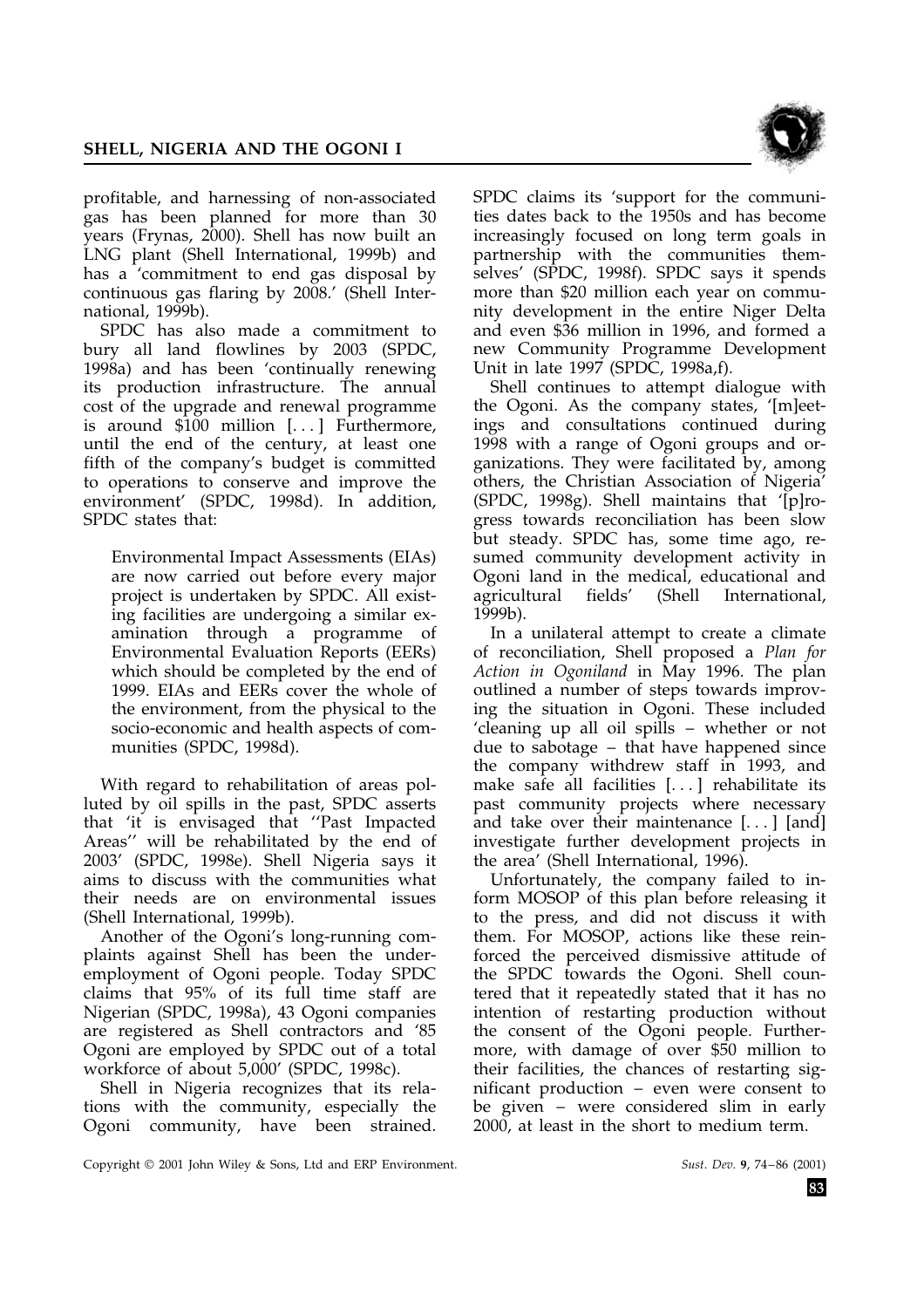

# **MOSOP AND SHELL IN NIGERIA – PROSPECTS FOR RESOLUTION**

As Cor Herkstroter, Chairman of the Committee of Managing Directors, said in the introduction to the revised 1997 *Statement of General Business Principles*, 'Upholding the Shell reputation is paramount. We are judged by how we act' (Shell International, 1997). However, despite all the corporate activity in Shell International, Acting President of MOSOP Ledum Mitee was still forced to conclude in November 1998 that:

Shell – the company that  $[...]$  promised to balance principles with profit – has not made a single concession to help bring about the peace and reconciliation it says it wants to see. I have a simple question for the Directors of Shell: when will you balance principles with practice in Ogoni (MOSOP International Secretariat, 1998).

Shell Nigeria says it 'recognises the gap between its intentions and its current performance' (SPDC, 1998h). Furthermore, specific questions will still have to be addressed promptly in regard to commitments made by SPDC. With Shell still *persona non grata* in Ogoni, it was not clear how Shell would be able to keep its promises to bury all flowlines, renew production infrastructure, rehabilitate oil spills and undertake its program of Environmental Impact Assessments and Environmental Evaluation Reports (SPDC, 1998a,d,e).

Furthermore, the way in which community development money was spent remained a cause of deep resentment (MOSOP International Secretariat, 1998, 1999a,b,c). Villagers accused the company of being parsimonious at best, incompetent at development work, neglecting consultation and paternalistic (Vidal, 1999b). The community development projects supported by Shell were dismissed by Ledum Mitee, acting president of MOSOP, as 'ineffective, unnecessary or just PR for the company [...] They decide what is good for us. They are just wasting resources. We have yet to see the impact of all this spending' (quoted by Vidal, 1999b).

Activists particularly criticized Shell's US\$16 million advertising campaign (almost the total annual SPDC budget for community projects in the Delta), saying that it should 'spend it's money cleaning its mess in Nigeria, not its image' (Essential Action, 1999). The Shell PR campaign, however, seems to have been money well spent; a UK newspaper reported that a survey of 160 (western) global opinion leaders found that Shell was thought to be 'strong on the environment', 'ethical' and 'committed to human rights' (Vidal, 1999a).

What all opinions do seem to have in common, though, is the feeling that Shell needs to enter in a serious dialogue with MOSOP rather than impose projects, however well intended. MOSOP noted the 'continuing failure of Shell and other multinationals to make substantive changes to their practices in the Niger Delta' as one of 'the current areas of prime political concern for MOSOP' (MOSOP International Secretariat, 1999b).

# **CONCLUSION**

The story of Shell in Nigeria and the Ogoni provides many salutary lessons for businesses seeking to operate successfully and ethically in developing countries. It is a story, except for the courage and charisma of Ken Saro-Wiwa, that might never have come to the attention of environmental and social activists worldwide. To its credit Shell International has attempted to internalize some learning from the events described here – to the extent that it has altered its business strategy in line with principles of sustainable development and its approach to stakeholder dialogue. Shell has also recognized the need for cultural change and a more sophisticated attitude to 'political' questions of human rights, environmental responsibility and corporate social responsibility. The challenge that remains for Shell International is to translate the new corporate strategy and attitudes into management action on the ground in Nigeria. The implications for management approach and business strategy of these events are

Copyright © 2001 John Wiley & Sons, Ltd and ERP Environment. *Sust*. *Dev*. **9**, 74–86 (2001)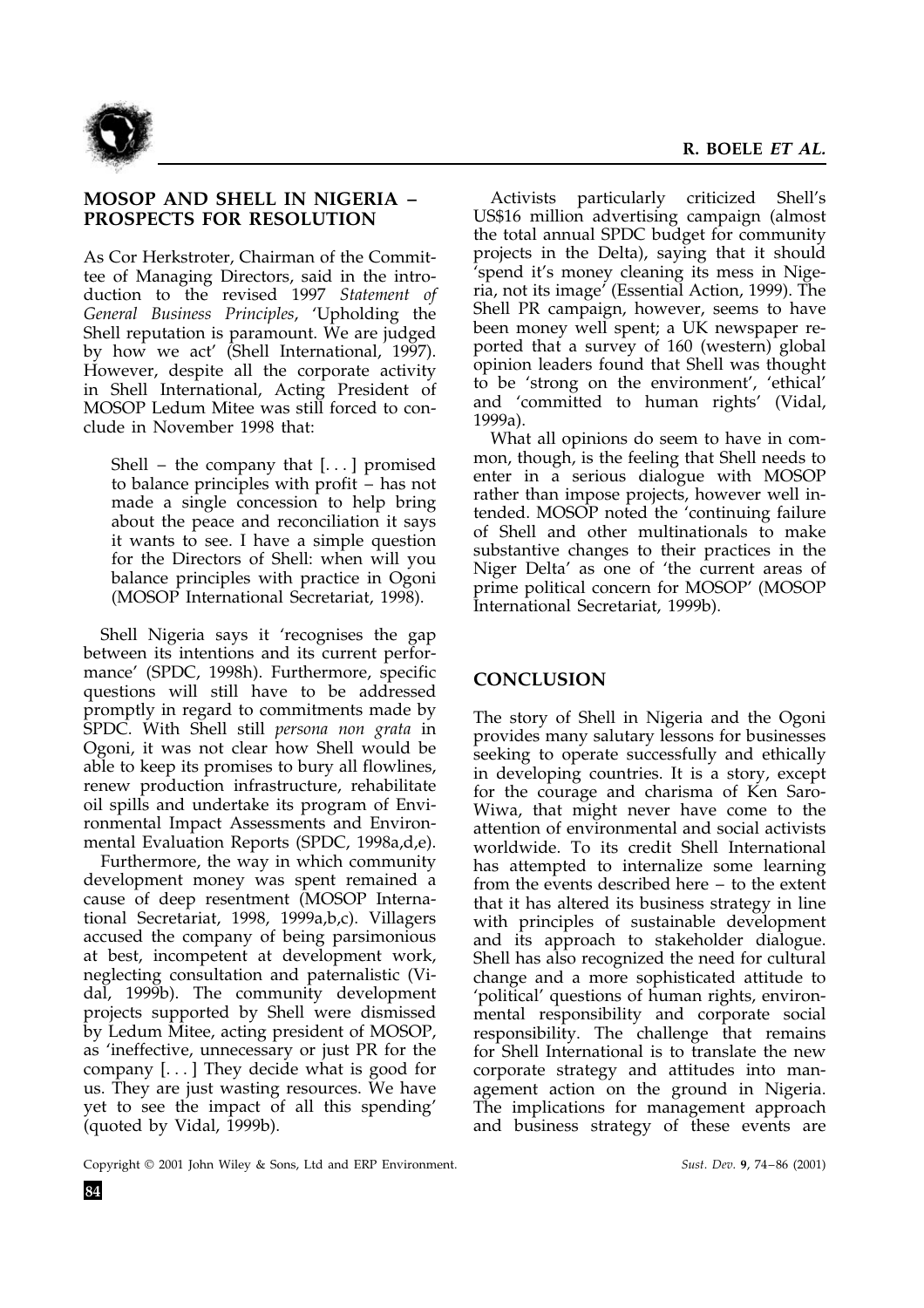discussed in the second and third papers in this trilogy.

#### **REFERENCES**

- Amnesty International. 1994a. Ken Saro-Wiwa. Writer and President of the Movement for the Survival of the Ogoni People (MOSOP). *Urgent Action* 24 May.
- Amnesty International. 1994b. *Nigeria*: *Military Government Clampdown on Opposition*, AI Index AFR 44/13/94. 11 November.
- Amnesty International. 1994c. *Nigeria*: *Security Forces attack Ogoni Villages*, AI Index AFR 44/WU02/94.
- Amnesty International. 1994d. *Urgent Action*: *Further Information on UA* <sup>200</sup>/94 (*AFR* <sup>44</sup>/03/94. <sup>24</sup> *May* 1994) – *Prisoner of Conscience*/*Legal Concern and New Concern*. *Health Concern*, AI Index AFR 44/07/94.
- Anonymous. 1996. Shell erkent 'arrogantie' bij milieukwesties. *NRC Handelsblad* 12 October.
- Birnbaum M. 1995. *Nigeria*: *Fundamental Rights Denied*. *Report of the Trial of Ken Saro*-*Wiwa and Others*. Article 19: London.
- Boele R. 1995. *OGONI Report of the UNPO Mission to Investigate the Situation of the Ogoni of Nigeria*. Unrepresented Nations and Peoples Organisation (UNPO): The Hague.
- Detheridge A. 1999. Personal Communication.
- Detheridge A, Noble P (Shell). 1998. A response to Frynas. *Third World Quarterly* **19**(3): 457–478.
- Duodu C. 1996. Shell admits importing guns for the Nigerian Police. *The Observer* 28 January.
- Essential Action. 1999. *Action Alert*: *Tell Shell to spend its money cleaning its mess in Nigeria*. *not its image*! http:// essentialaction.org/shell/PRAlert.html [21 November 1999]
- Frynas JG. 1999. *Corporate and State Response to Anti*-*Oil Protests in the Niger Delta*. Paper presented at African Studies Association Annual Conference, Philadelphia 1999.
- Frynas JG. 2000. *Oil in Nigeria*: *Conflict and Litigation between Oil Companies and Village Communities*. LIT: Muenster.
- Hammer J. 1996. Nigeria crude. *Harper*'*s Magazine* June.
- Howarth S. 1997. *A Century in Oil*: *the* '*Shell Transport and Trading Company* 1897–1997'. Weidenfeld and Nicolson: London.
- Human Rights Watch. 1999. *The Price of Oil Corporate Responsibility and Human Rights Violations in Nigeria*'*s Oil Producing Communities*. Human Rights Watch: New York.
- Human Rights Watch/Africa. 1995. *Nigeria*. *The Ogoni Crisis*: *a Case Study of Military Repression in South East Nigeria*. Human Rights Watch: Africa.
- Ikein AA. 1990. *The Impact of Oil on a Developing Country*: *the Case of Nigeria*. Praeger: New York.
- Ikwunze C. 1993. Soldiers attack Ogonis. *Daily Satellite* http://www.mosopcanada.org/text/info/ mosop0224.html [3 December 1999]
	-
- International Commission of Jurists (ICJ). 1996. *Nigeria and the Rule of Law*: *a Study*. ICJ: Geneva.
- Khan SA. 1994. *Nigeria*: *the Political Economy of Oil*. Oxford Institute for Energy Studies–Oxford University Press: Oxford.
- Kpone-Tonwe S. 1987. *The Historical Tradition of Ogoni*, MPhil thesis. University of London School of Oriental and African Studies.
- McElvoy A. 1996. Ethics man. *The Spectator* 13 January: 9–12.
- MOSOP Canada. 1998a. *The Story of the Movement of the Survival of Ogoni People* (*MOSOP*). http:// www.mosopcanada.org/text/story.html [3 December 1999]
- MOSOP Canada. 1998b. *The Ogoni Bill of Rights*. http:// www.mosopcanada.org/text/info/mosop0370.html [3 December 1999]
- MOSOP Canada. 1998c. *The Role of Shell in Ogoni People* (*MOSOP*). http://www.mosopcanada.org/text/shell. html [3 December 1999]
- MOSOP International Secretariat (mosop@gn.apc.org). 1998. Press release – 3rd anniversary of the murder of Ken Saro-Wiwa and 8 others: MOSOP tells Shell: 'clean up by 2000 or clear out'. *SHELL*-*NIGERIA*-*ACTION Discussion List*. http://lists.essential.org/shellnigeria-action [10 November 1998]
- MOSOP International Secretariat (mosop@gn.apc.org). 1999a. Obasanjo urged to on Niger Delta, press release. 30 September 1999. *SHELL*-*NIGERIA*-*ACTION Discussion List*. http://lists.essential.org/shell-nigeriaaction [4 October 1999]
- MOSOP International Secretariat (mosop@gn.apc.org). 1999b. *Update*. *Addresses and Developments*, 9 August 1990, email to selected recipients including Heike Fabig (h.fabig@sussex.ac.uk)
- MOSOP International Secretariat (mosop@gn.apc.org). 1999c. Communique issued at the end one-day MOSOP workshop on Shell Community Development Projects in Ogoni, Bori, 1999. *SHELL*-*NIGERIA*-*ACTION Discussion List*. http://lists.essential.org/shellnigeria-action [22 October 1999]
- Naanen B. 1995. Oil producing minorities and the restructuring of Nigerian federalism: the case of the Ogoni people. *Journal of Commonwealth and Comparative Politics* **33**(1): 45–78.
- Niboro I. 1993. Death on sea of oil. *The African Guardian* 4 October. http://www.mosopcanada.org/text/info/ mosop0245.html [3 December 1999]
- Niger Delta Environmental Survey (NDES). 1995. *The Niger Delta Environmental Survey*. *Background and Mission*, Briefing Note 1. Niger Delta Environmental Survey Steering Committee: Lagos.
- O'Sullivan T. 1995. Shell needs more than slick solution. *Marketing Week* 24 November: 22–23.
- Project Underground. 1997. *Human Rights and Environmental Operations Information on the Royal Dutch*/*Shell Group of Companies* 1996–1997, Independent Annual Report (written by Stephen Kretzman, Project Underground, and Shannon Wright, Rainforest Action Network). Project Underground: Berkeley.